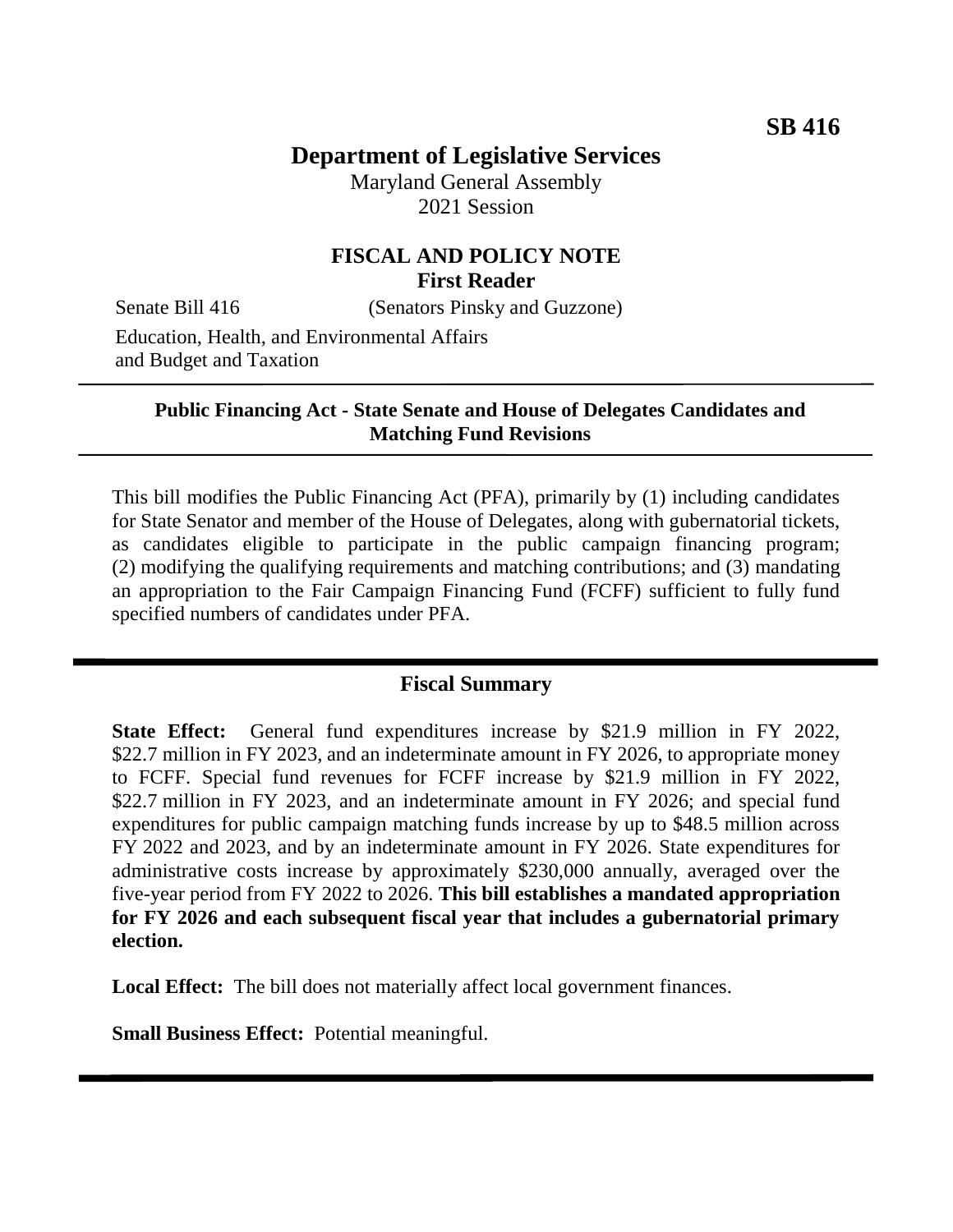# **Analysis**

#### **Bill Summary:**

### *Eligible Candidates*

The bill modifies PFA so that it applies to candidates for State Senator and candidates for member of the House of Delegates in addition to gubernatorial tickets. Under the modified PFA, "eligible candidate" is defined as a gubernatorial ticket, a candidate for State Senator, or a candidate for member of the House of Delegates that qualifies to receive a public contribution.

### *Notice of Intent to Participate*

Before receiving a "private contribution" under PFA, a gubernatorial ticket or candidate for State Senator or member of the House of Delegates must (1) by the deadline to file a certificate of candidacy, file with the State Board of Elections (SBE) a notice of intent to participate as a publicly financed candidate for both the primary and general elections and (2) establish a campaign finance entity for complying with the requirements of PFA.

The campaign finance entity may accept only:

- a "private contribution" (a monetary contribution or series of monetary contributions from an individual that does not exceed \$250 in the aggregate in an election cycle);
- an "eligible private contribution" (a private contribution from a registered voter that does not exceed \$250 in the aggregate in an election cycle that is accompanied by specified documentation of the donor attesting that the contribution is made with the personal funds of the donor);
- a public contribution; and
- contributions or loans from the eligible candidate or the spouse of the eligible candidate of not more than a combined total of \$10,000.

## *Qualifying for Public Financing*

To qualify as an eligible candidate (eligible to receive a public contribution):

- A gubernatorial ticket must collect, within the qualifying period, at least (1) 1,500 eligible private contributions and (2) an aggregate total of \$120,000.
- A candidate for State Senator must collect, within the qualifying period, at least (1) 250 eligible private contributions and (2) an aggregate total of \$15,000.

SB 416/ Page 2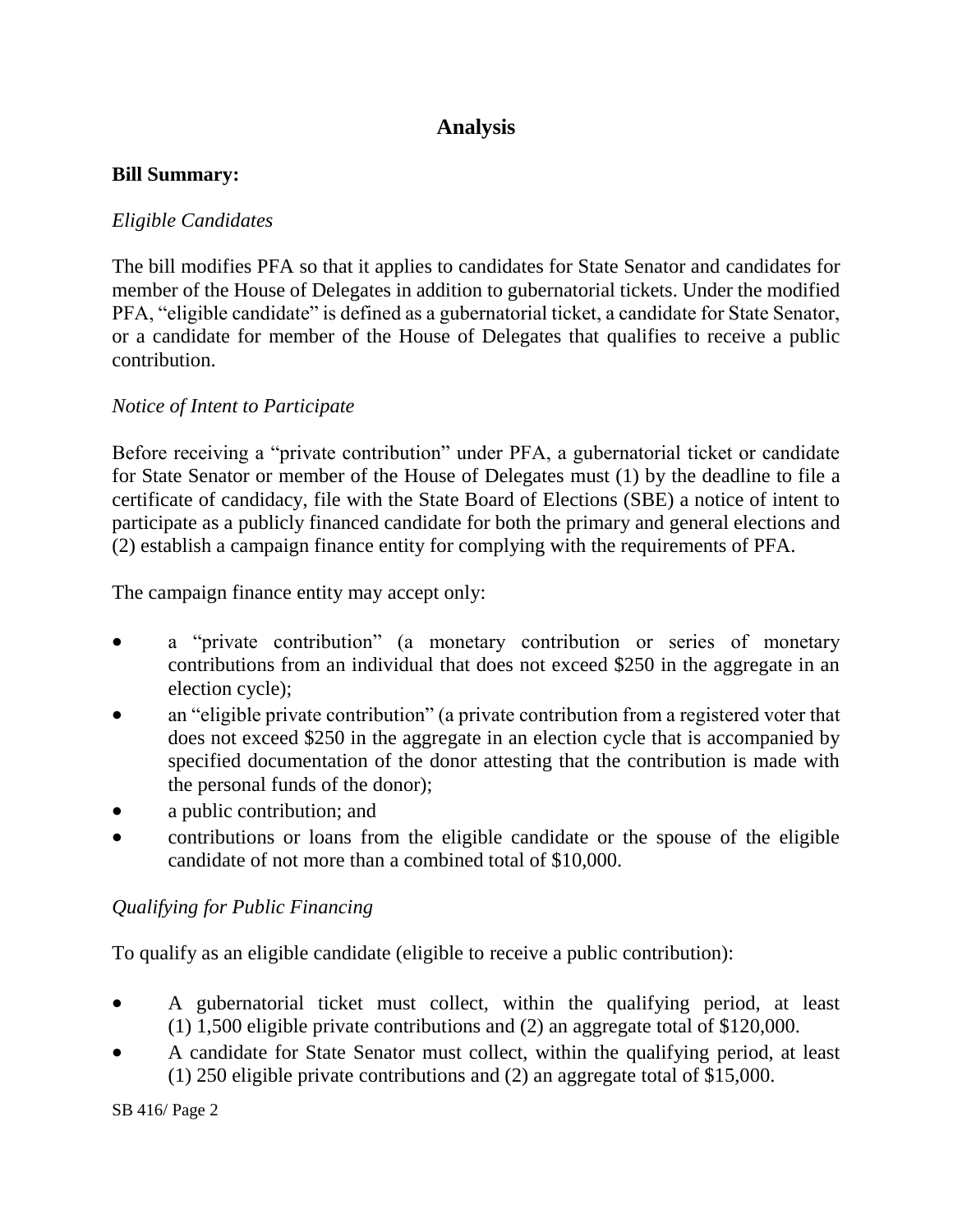A candidate for member of the House of Delegates must collect, within the qualifying period, at least 150 eligible private contributions and (2) an aggregate total of \$7,500.

The qualifying period is from the first day of the election cycle for a gubernatorial election until (1) the first Monday in May of the election year, for principal political party candidates and (2) the first Monday in August of the election year, for all other participating candidates.

The bill expands an existing exception – to the prohibition against fund-raising during a regular session of the General Assembly – that allows for acceptance of eligible private contributions and distributions from SBE under PFA during the General Assembly session, during the year of the election only. The bill expands the exception so that it applies to candidates for State Senator or member of the House of Delegates as well as gubernatorial tickets.

#### *Public Contribution Matching Amounts*

The public contribution matching amounts available to eligible candidates are shown in **Exhibit 1**. The total public contribution payable to an eligible candidate for either a primary or general election may not exceed (1) \$3.0 million for a gubernatorial ticket; (2) \$150,000 for a candidate for State Senator; and (3) \$90,000 for a candidate for member of the House of Delegates. An eligible candidate that is unopposed in a primary election receives one-third of the public contribution amount the eligible candidate would otherwise be entitled to receive. If a candidate withdraws from participation in the program after receiving a public contribution, the full amount of any public contribution received, with specified interest, must be repaid.

SBE must authorize distribution of money to eligible candidates in accordance with the matching amounts, and regulations adopted by SBE, on a continuing basis, upon certification that a candidate has met the qualifying requirements. Distributions may not begin earlier than January 1 of the year of the election.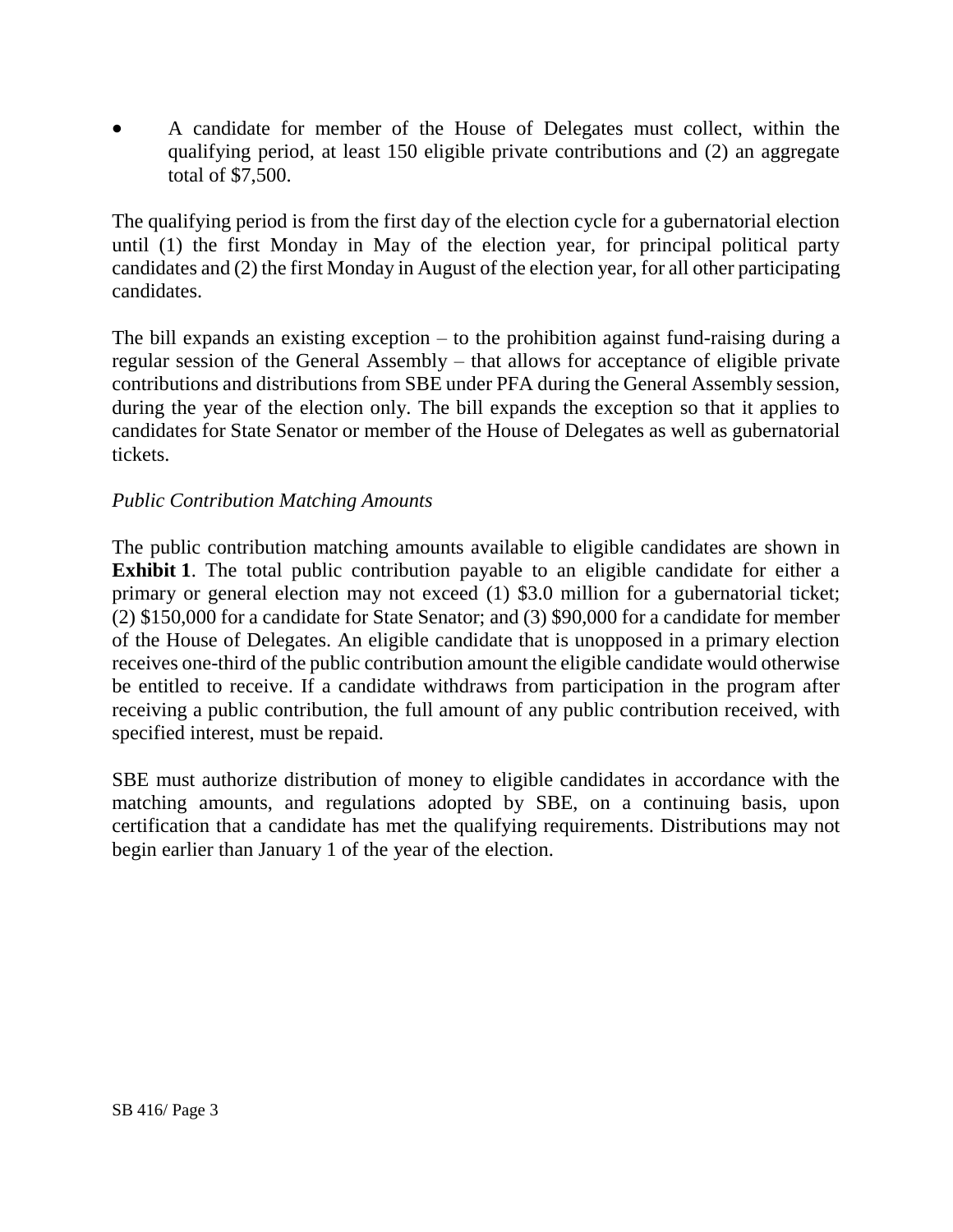|                             | <b>Portion of Eligible</b><br><b>Private Contribution</b><br>(Maximum of \$250) | <b>Public Contribution</b><br><b>Matching Amount</b><br>(Per Each Dollar of an<br><b>Eligible Private</b><br><b>Contribution</b> ) |
|-----------------------------|---------------------------------------------------------------------------------|------------------------------------------------------------------------------------------------------------------------------------|
| <b>Gubernatorial Ticket</b> |                                                                                 |                                                                                                                                    |
|                             | First \$50                                                                      | \$9                                                                                                                                |
|                             | Second \$50                                                                     | 5                                                                                                                                  |
|                             | Third \$50                                                                      | $\overline{2}$                                                                                                                     |
|                             | Remaining \$100                                                                 | $\overline{0}$                                                                                                                     |
| <b>State Senator</b>        |                                                                                 |                                                                                                                                    |
|                             | First \$50                                                                      | \$6                                                                                                                                |
|                             | <b>Next \$100</b>                                                               | $\overline{2}$                                                                                                                     |
|                             | Remaining \$100                                                                 | $\overline{0}$                                                                                                                     |
| Delegate                    |                                                                                 |                                                                                                                                    |
|                             | First \$50                                                                      | \$6                                                                                                                                |
|                             | <b>Next \$100</b>                                                               | $\overline{2}$                                                                                                                     |
|                             | Remaining \$100                                                                 | $\overline{0}$                                                                                                                     |
|                             |                                                                                 |                                                                                                                                    |

### **Exhibit 1 Public Contribution Matching Amounts**

*Funding of the Public Financing Act* 

Under existing law and under the bill, PFA is supported by FCFF. The bill requires SBE, by June 30 of the third year immediately preceding a year of a gubernatorial election, to determine whether the balance of the fund is sufficient to provide for a full contribution for:

- in a primary election (1) two gubernatorial tickets; (2) 47 candidates for State Senator; and (3) 141 candidates for member of the House of Delegates; and
- in a general election (1) one gubernatorial ticket; (2) 47 candidates for State Senator; and (3) 141 candidates for member of the House of Delegates.

If the balance of the fund is determined to be insufficient to provide those public contributions:

 by August 1 of the third year immediately preceding a year of a gubernatorial election, SBE must send a notice to the Department of Budget and

SB 416/ Page 4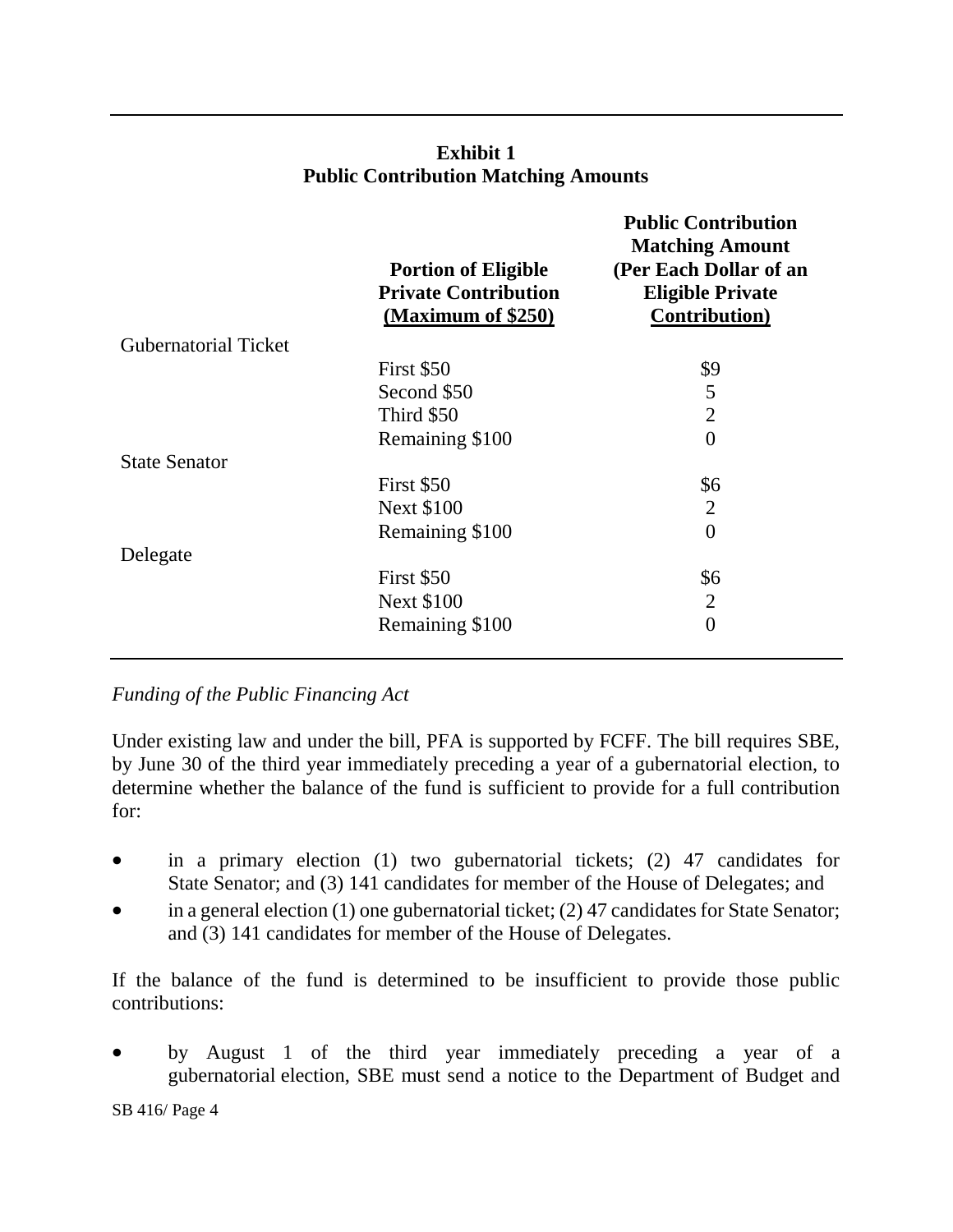Management (DBM) of the amount of money needed to provide the above-described public contributions; and

 the Governor must include in the annual budget bill for the appropriate fiscal year an appropriation in an amount equal to the amount submitted to DBM.

If general funds are appropriated to the fund, after the gubernatorial election SBE must authorize repayment to the general fund of the amount that exceeds the amount necessary to provide for a full contribution for eligible candidates described above.

### *Civil Penalty Authority*

Existing criminal penalties apply to violations of PFA, but the bill also authorizes SBE to impose civil penalties of up to \$1,000 per violation, for certain violations, if the person who commits the violation does so without knowing that the act is illegal. The bill specifies various procedures applicable to imposing a civil penalty, including a right to a trial in the District Court, that are similar to those under SBE's existing civil penalty authority for certain violations under State campaign finance law. The civil penalties are distributed to FCFF.

**Current Law:** PFA provides for a system of public financing of elections for candidates for Governor and Lieutenant Governor. The Act established FCFF, and the fund is administered by the Comptroller. An income tax checkoff on the individual income tax return form that allowed an individual to contribute up to \$500 to the fund on the individual's tax return was repealed under the Budget Reconciliation and Financing Act of 2010 (Chapter 484). Chapter 312 of 2015, however, reinstituted a tax checkoff on the individual income tax return form without a limit on the amount of contributions that may be made and it also established certain other sources of revenue for the fund, including various penalties, fines, and fees imposed under State election law.

To qualify for public funding under PFA, a gubernatorial ticket must raise "seed money" equal to 10% of the expenditure limit for eligible tickets in the election. The expenditure limit is calculated for each election using a formula based on the population of the State and inflation. The limit applies separately to each primary and general election. For 2018, the expenditure limit was \$2,798,370. Accordingly, the amount of seed money a qualifying ticket was required to raise in 2018 was \$279,837.

SB 416/ Page 5 Seed money must be raised in the form of "eligible private contributions," which are contributions of \$250 or less from individuals. Contributions from business entities or political committees do not qualify as eligible private contributions. Once a ticket has qualified by raising seed money, public funds are disbursed for the primary election on a matching basis. For a ticket with opposition, the ticket receives \$1 in public funds for each \$1 in eligible private contributions it raises. For a ticket without opposition, the ticket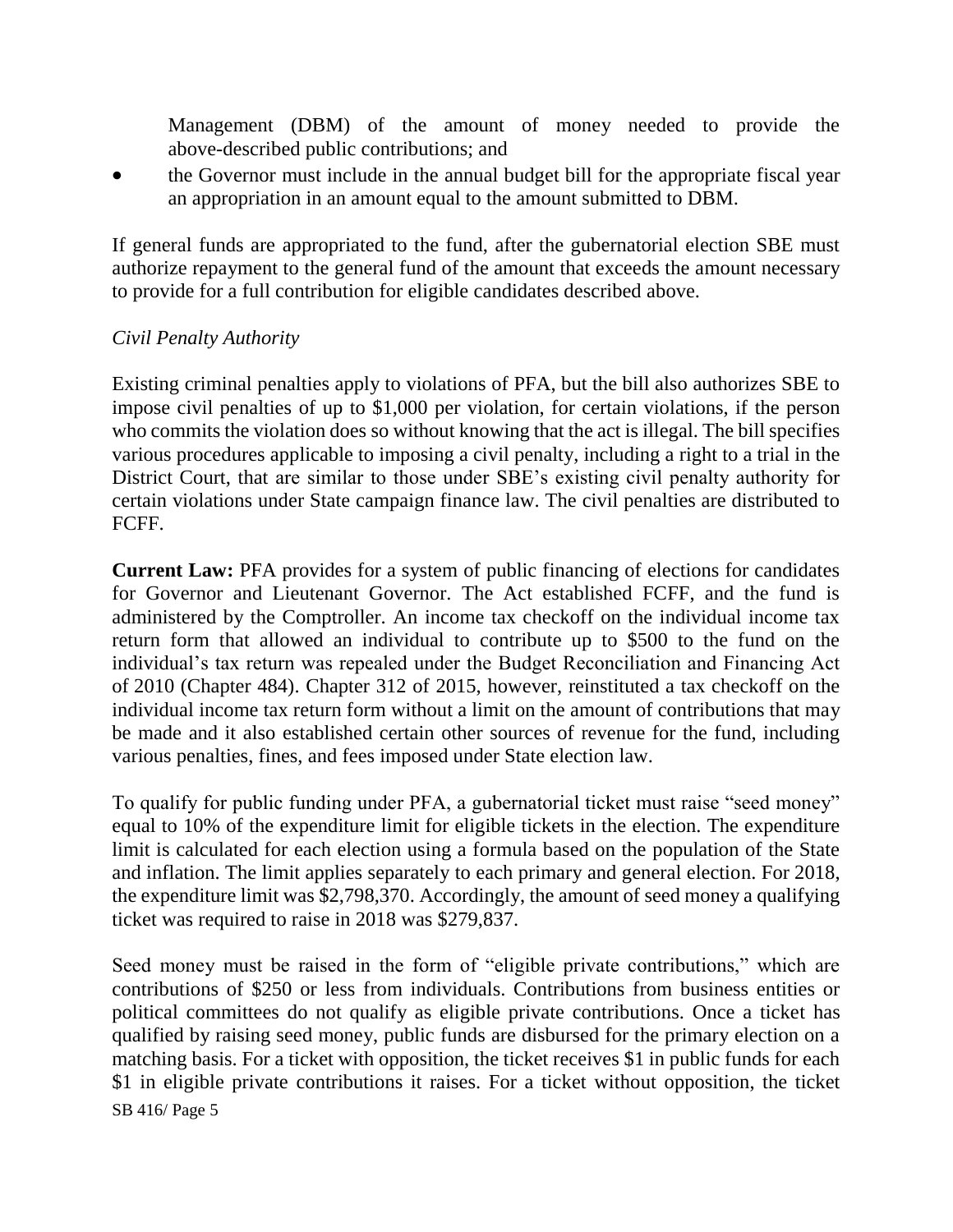receives \$1 in public funds for each \$3 in eligible private contributions it raises. A participating ticket may accept contributions of more than \$250 or contributions from business entities or political committees, but these funds are not seed money, may not be matched with public funds, and count toward the ticket's expenditure limit for the election.

If a participating ticket wins the primary election, it is entitled to receive public funds for the general election equal to the expenditure limit for the election. There is no requirement to raise eligible private contributions to receive public funds for the general election. Any private contributions a participating ticket raises in the general election will count toward its expenditure limit for the election and correspondingly reduce the amount of public funds the ticket may spend. Expenditures by the State or local central committee of a political party that are coordinated with a participating ticket do not count toward the expenditure limit.

### **State Fiscal Effect:**

### *Funding Assumption*

While full funding of the program for the 2022 elections is not mandated, full funding, split between fiscal 2022 and 2023, is assumed for the purposes of this fiscal and policy note, due to the bill's effective date. To the extent general funds are not appropriated to FCFF for the 2022 elections, and the program is limited to existing FCFF funds for the 2022 elections, administrative and enforcement costs shown below are likely significantly reduced for the 2022 elections, but are incurred for the 2026 elections, when full funding is mandated.

### *Appropriations to Fair Campaign Financing Fund*

The current balance in FCFF is \$3.8 million. General fund expenditures increase by \$21.9 million in fiscal 2022 (supplementing the existing \$3.8 million in FCFF) and by \$22.7 million in fiscal 2023, in order to provide a sufficient amount in FCFF to provide a full contribution to (1) two gubernatorial tickets, 47 candidates for State Senator, and 141 candidates for member of the House of Delegates, in the 2022 primary election and (2) one gubernatorial ticket, 47 candidates for State Senator, and 141 candidates for member of the House of Delegates, in the 2022 general election.

General fund expenditures increase in fiscal 2026 by an indeterminate amount, pursuant to the bill's mandated appropriation, to supplement funding in FCFF that is unused after the 2022 elections (and funding generated from FCFF's other revenue sources between the 2022 and 2026 elections) to fully fund the program for the 2026 elections.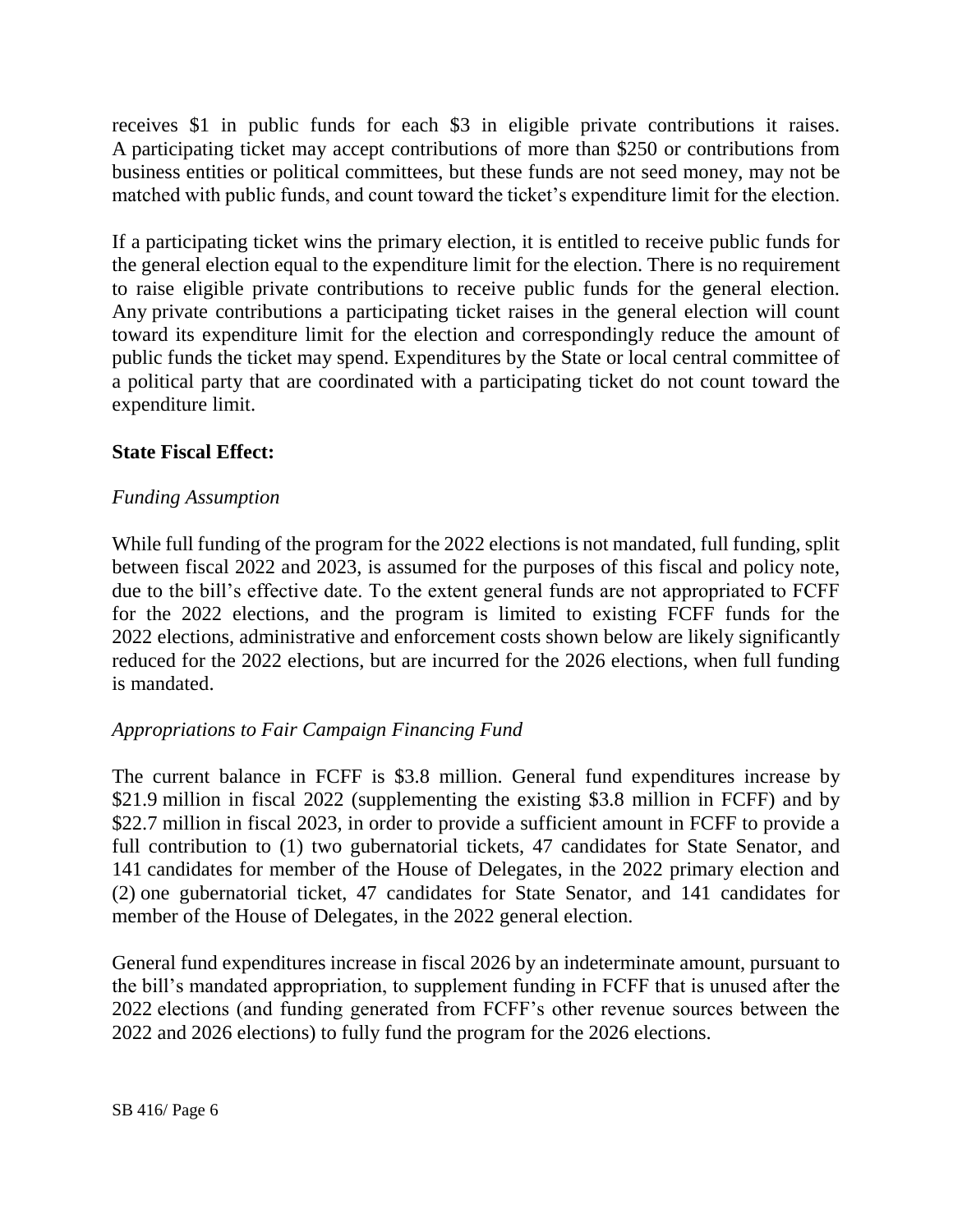It is assumed, for the purposes of this fiscal and policy note, that enough money is disbursed to candidates during the 2022 elections so that, following the elections, there is not any amount in excess of the amount needed for the above-described full contributions (for the 2026 elections) that would need to be repaid to the general fund under the bill's general fund repayment provision.

### *Fair Campaign Financing Fund Revenues and Expenditures*

FCFF revenues increase by \$21.9 million in fiscal 2022, \$22.7 million in fiscal 2023, and an indeterminate amount in fiscal 2026, reflecting the receipt of the general fund appropriations. FCFF expenditures increase over the course of fiscal 2022 and 2023, and in fiscal 2026, by an indeterminate amount, to make disbursements of public contributions to participating candidates for the 2022 primary and general elections and the 2026 primary election. FCFF revenues may also increase due to the collection of civil or criminal penalties.

### *State Board of Elections Administrative Costs*

General/special fund expenditures increase by \$129,376 in fiscal 2022, \$170,956 in fiscal 2023, \$88,340 in fiscal 2024, and \$94,358 in fiscal 2026. SBE is authorized to use up to the lesser of 3% of the FCFF balance or \$100,000 for administrative costs under PFA. SBE currently does not use special funds from FCFF for the administration of PFA. It is therefore assumed, for the purposes of this fiscal and policy note, that SBE's expenditures resulting from this bill, up to \$100,000 each fiscal year, are covered by special funds from FCFF and the remainder is covered by general funds.

The estimate reflects the cost of:

- Computer programming (\$15,000 in fiscal 2022) SBE's campaign finance reporting system will need to be modified to allow for reporting under PFA to be expanded to candidates for State Senator and member of the House of Delegates.
- Four contractual auditors (\$114,376 in fiscal 2022, \$170,956 in fiscal 2023, \$88,340 in fiscal 2024, and \$94,358 in fiscal 2026) – SBE will need to hire four contractual auditors during the year of gubernatorial elections and the following year, to handle auditing of the expanded number of campaigns participating under PFA and to pursue civil penalties if needed. Depending on the number of participating candidates in the 2022 elections, the number of contractual auditors may be able to be reduced for future election cycles or the contractual auditors may need to be converted to full-time positions, based on the level of candidate participation during the 2022 elections.